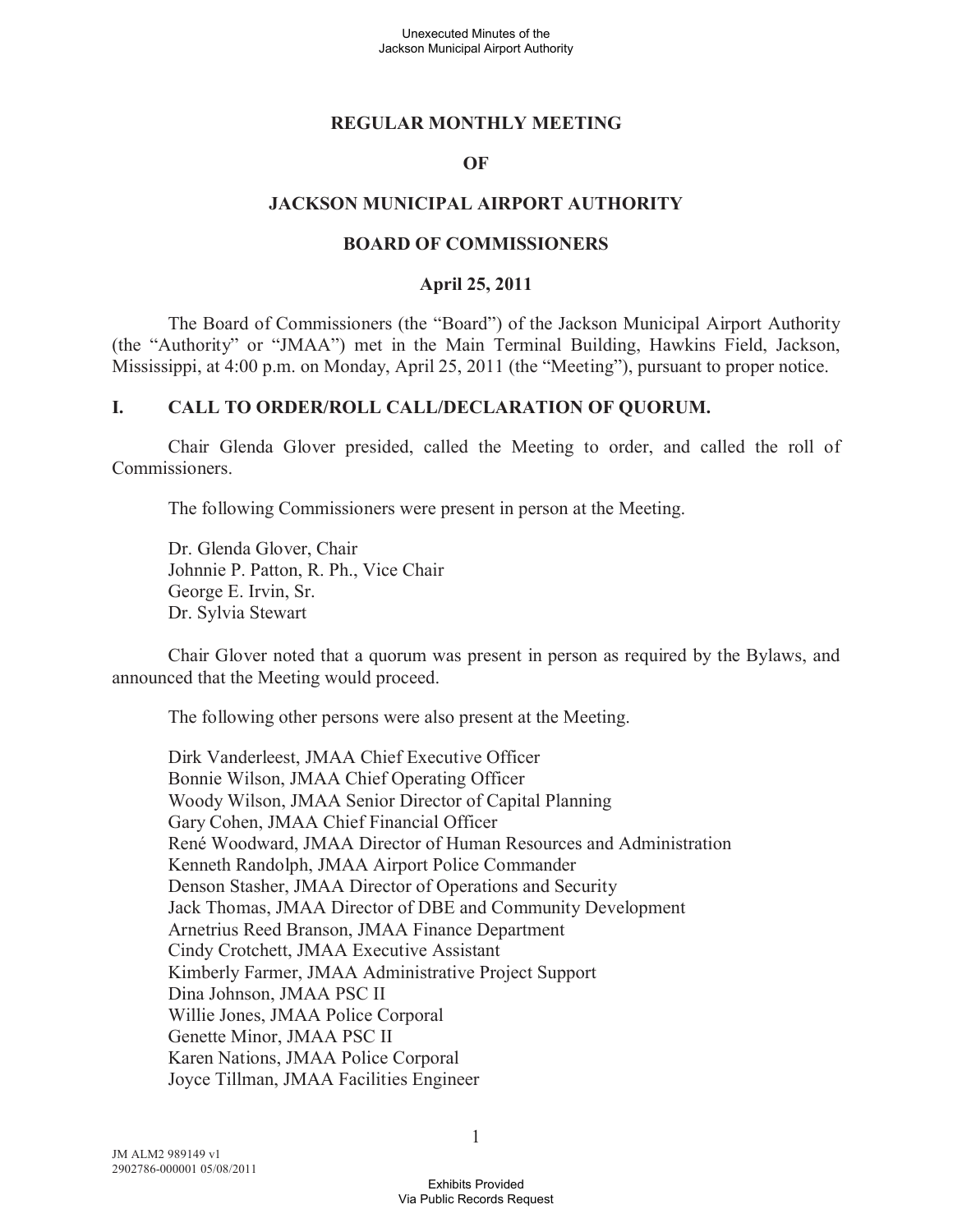Jack Weldy, JMAA Properties Manager James Winn, JMAA Police Corporal Chuck Lott, Neel-Schaffer, Inc. Jim White, Waggoner Engineering, Inc. Alan Moore, Baker Donelson Bearman Caldwell & Berkowitz Jeff Wagner, Baker Donelson Bearman Caldwell & Berkowitz Alex Martin, Baker Donelson Bearman Caldwell & Berkowitz

## **II. APPROVAL AND EXECUTION OF MINUTES.**

## **A. Regular Monthly Meeting of the Board of Commissioners, March 28, 2011.**

## **B. Work Session of the Board of Commissioners, April 21, 2011.**

After discussion, upon motion duly made by Commissioner Irvin, seconded by Commissioner Patton, and unanimously approved by the affirmative votes of all Commissioners present, the minutes described above were approved as presented and directed to be filed in the appropriate minute book and records of the Authority.

## **III. PUBLIC COMMENTS.**

None.

## **IV. REPORTS.**

## **A. Chief Executive Officer.**

- 1. Airport Project Manager Summary, Period Ending March 31, 2011.
- 2. Airport Activity Statistics Report, Period Ending March 31, 2011.

Mr. Vanderleest directed the Board's attention to the Airport Project Manager Summary and the Airport Activity Statistics Report as found in the packet distributed to the Board prior to the Meeting (the "Packet"), and discussed these reports with the Board. A copy of the Packet is attached as an exhibit to the minutes of the Meeting.

### 3. Other Matters: Passenger Boarding Bridges at Jackson-Evers International Airport.

Mr. Vanderleest thanked the Board and staff for their participation in the successful "ribbon cutting" earlier that day for the new passenger boarding bridges at Jackson-Evers International Airport. Attached as an exhibit to the minutes of the Meeting is a copy of the press release and related materials distributed at the ribbon cutting.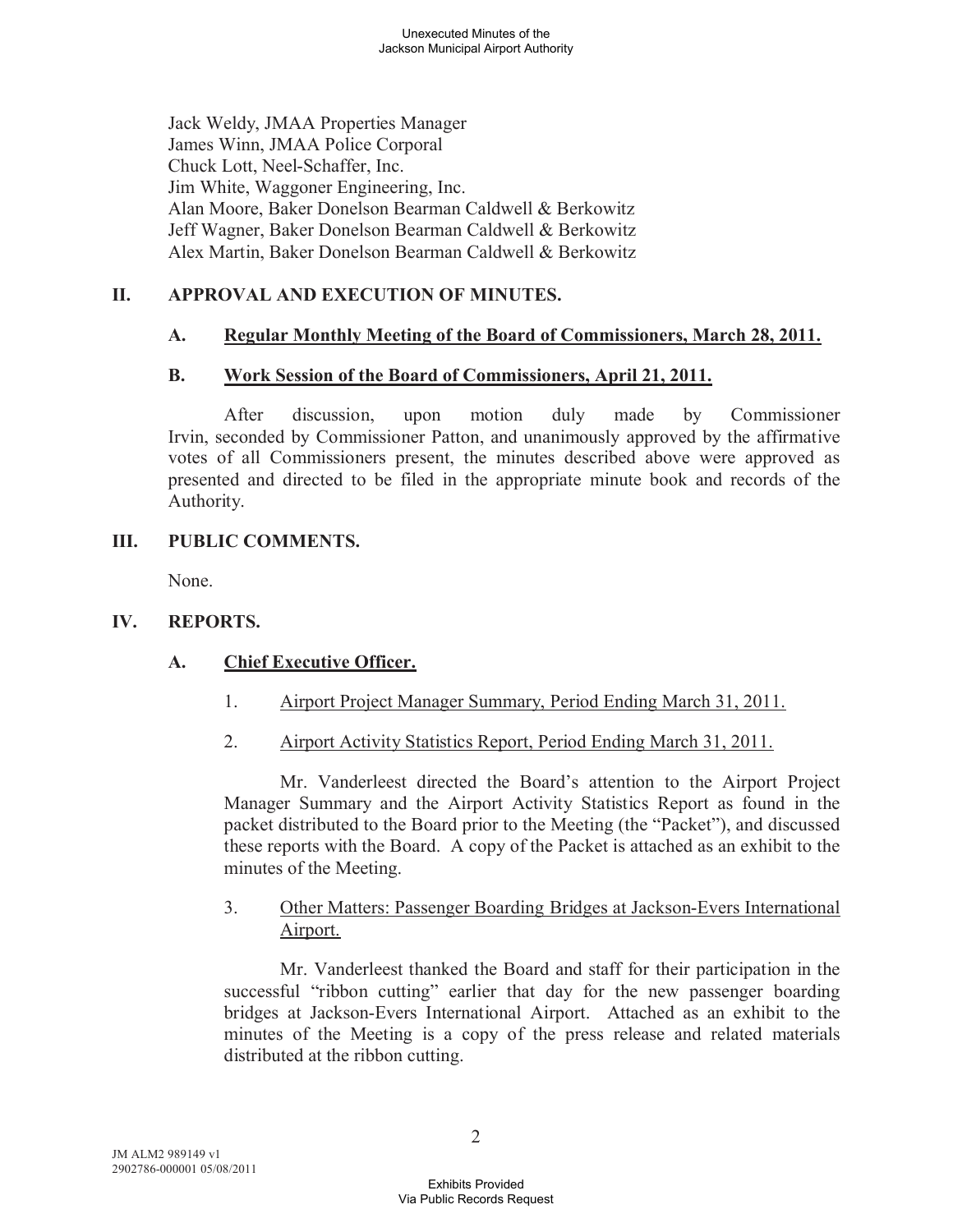- 4. Employee and Organizational Recognitions.
	- a. Employee of the Month, April 2011: Tonya Coakley, Access Control Technician, Department of Operations & Security.

Mr. Vanderleest said that Ms. Coakley was not at the Meeting, so she would be recognized at a later meeting.

### 5. Professional Development Recognitions.

a. Dina Johnson, PSC II, Department of Public Safety.

Mr. Vanderleest recognized and commended Ms. Johnson on being promoted to the rank of PSC II.

b. Genette Minor, PSC II, Department of Public Safety.

Mr. Vanderleest recognized and commended Ms. Minor on being promoted to the rank of PSC II.

c. Willie Jones, Police Corporal, Department of Public Safety.

Mr. Vanderleest recognized and commended Mr. Jones on being promoted to the rank of Police Corporal.

d. Karen Nations, Police Corporal, Department of Public Safety.

Mr. Vanderleest recognized and commended Ms. Nations on being promoted to the rank of Police Corporal.

e. James Winn, Police Corporal, Department of Public Safety.

Mr. Vanderleest recognized and commended Mr. Winn on being promoted to the rank of Police Corporal.

- 6. Professional Recognitions.
	- a. Jackson Municipal Airport Authority: 2011 Corporate Business Partner of the Year, College of Business, Jackson State University.

Mr. Vanderleest advised the Board that the Authority had been named the 2011 Corporate Business Partner of the Year by the Jackson State University College of Business. Mr. Vanderleest thanked Chair Glover, who is Dean of the College of Business.

### **B. Attorney.**

Mr. Moore said he had nothing to report at this time.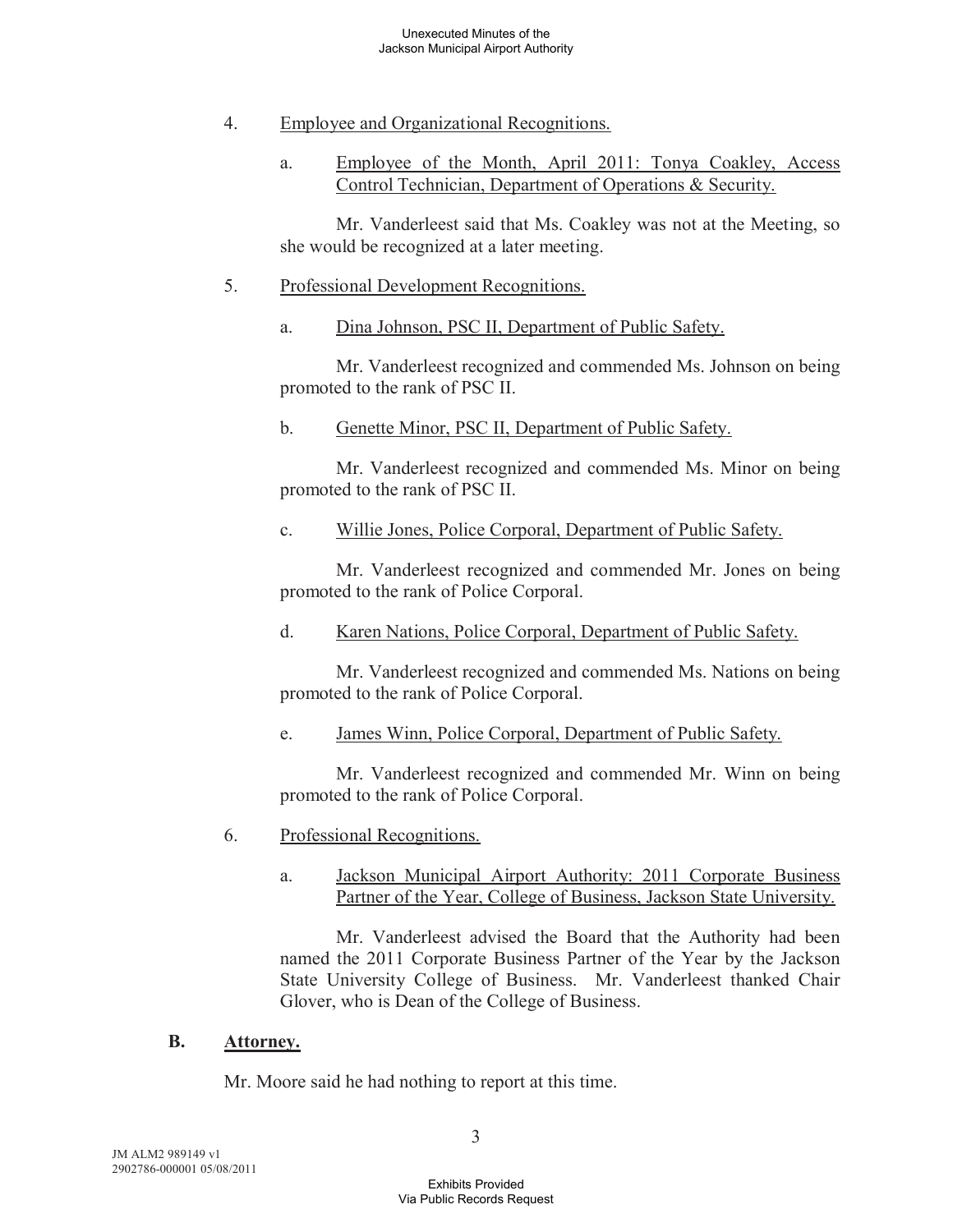## **V. ACTION ITEMS.**

### **A. Financial Matters.**

- 1. Financial Reports for March 2011.
	- a. Balance Sheet: Accept.
	- b. Income Statement: Accept.
	- c. Claims Docket for March 2011: Approve.

Mr. Vanderleest directed the Board's attention to the above referenced financial reports for March 2011 and the Claims Docket for March 2011, all of which were included in the Packet.

After discussion, upon motion duly made by Commissioner Stewart, seconded by Commissioner Irvin, and unanimously approved by the affirmative votes of all Commissioners present, the Board adopted the following resolution.

## **RESOLUTION ACCEPTING FINANCIAL REPORTS FOR MARCH 2011 AND APPROVING AND AUTHORIZING PAYMENT OF CLAIMS DOCKET FOR MARCH 2011**

**WHEREAS**, the Board of Commissioners (the "Board") of the Jackson Municipal Airport Authority (the "Authority") has reviewed and considered (i) certain financial statements for the Authority for the month and period ending March 31, 2011 (the "Financial Reports"), and (ii) the Claims Docket of the Authority for the month of March 2011 (the "Claims"), both the Financial Reports and the Claims being (i) included in the packet distributed to the Board prior to the April 25, 2011, Regular Monthly Meeting of the Board, and (ii) incorporated herein by reference;

**NOW, THEREFORE, BE IT RESOLVED**, the Board hereby (i) accepts the Financial Reports and (ii) approves and authorizes payment of the Claims in the total amount of \$1,860,976.00.

### d. Quarterly Statistics.

Mr. Vanderleest pointed out to the Board that financial information and statistics for the first six months of fiscal year 2011 were set out on pages 54 through 56 of the Packet.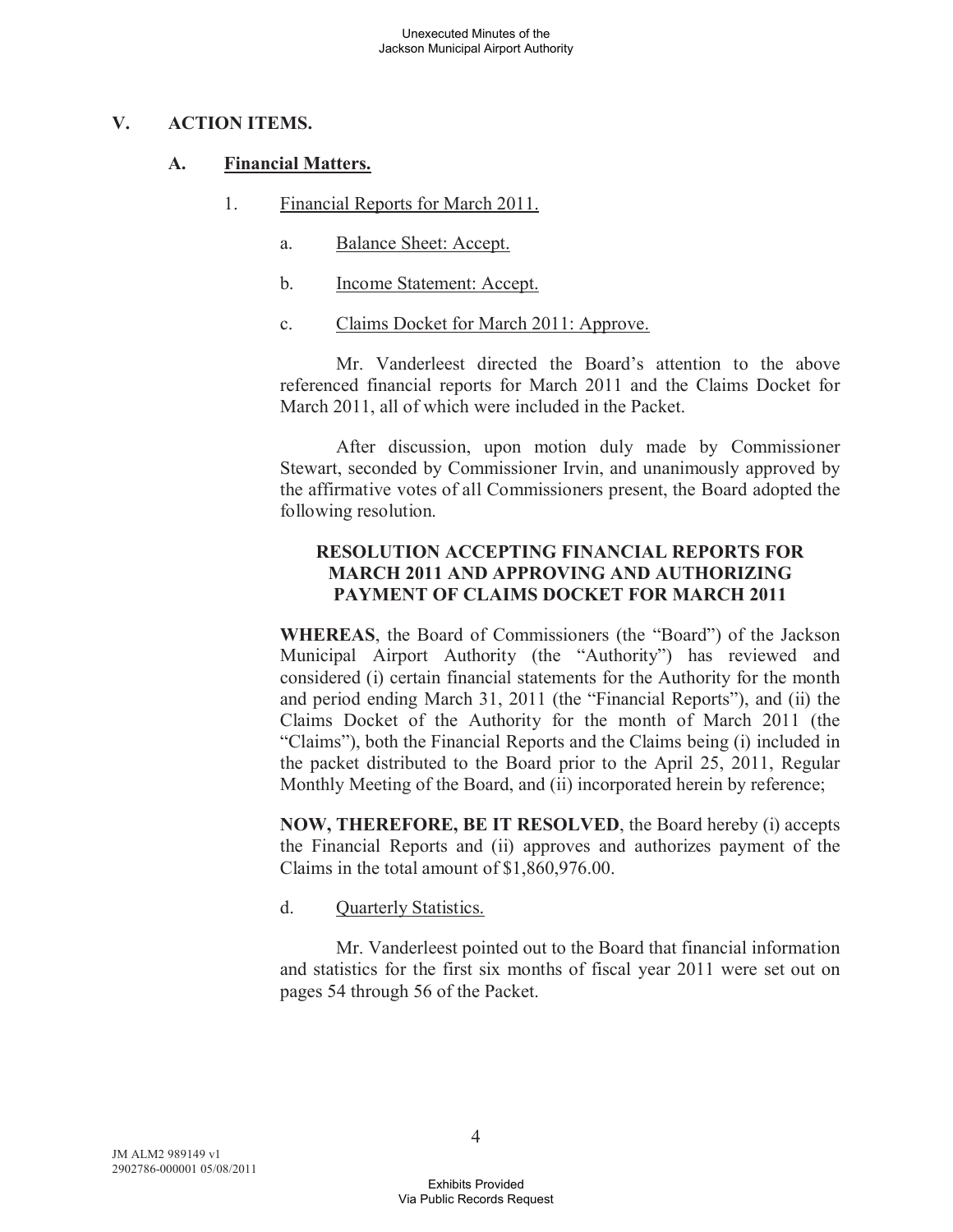## **B. Service Agreements.**

- 1. Market Rent Study of FBO Property, JEIA: Approve Rent Study and Authorize Implementation of Findings.
- 2. JMAA Project No. 014-10, Request for Proposals for Management Services of Designated Parking Areas at JEIA: Authorize Request for Proposals.
- 3. JMAA Project No. 010-09 and JMAA Project No. 007-08, JEIA and HKS Master Plans: Authorize Reallocation of Funding Sources.

Mr. Vanderleest directed the Board's attention to the memoranda in the Packet which described these matters, and discussed these matters with the Board.

After discussion, upon motion duly made by Commissioner Irvin, seconded by Commissioner Patton, and unanimously approved by the affirmative votes of all Commissioners present, the Board adopted the following resolution.

## **RESOLUTION APPROVING AND AUTHORIZING CERTAIN ACTIONS WITH RESPECT TO CERTAIN SERVICE AGREEMENTS**

**WHEREAS**, the staff of the Jackson Municipal Airport Authority (the "Authority") has recommended that the Board of Commissioners of the Authority (the "Board") approve and authorize certain actions with respect to certain service agreements identified below, all as more particularly described in certain memoranda (i) included in the packet distributed to the Board prior to the April 25, 2011, Regular Monthly Meeting of the Board, and (ii) incorporated herein by reference (separately, each a "Memorandum;" collectively, the "Memoranda"); and

**WHEREAS**, the Board has reviewed the Memoranda and considered the recommendations therein by the staff of the Authority;

**NOW, THEREFORE, BE IT RESOLVED**, the Board hereby determines that it would be in the best interests of and in furtherance of the duties and responsibilities of the Authority to, and the Board hereby does, take the following actions:

1. The Board hereby (i) accepts and adopts that certain Market Rent Study performed by Aviation Management Consulting Group ("AMCG"), whereby AMCG has evaluated and determined fair market rental value applicable to the Authority's lease and operating agreement (the "Operating Lease") with Mercury Air Center – Jackson, LLC (d/b/a Atlantic Aviation) ("Atlantic Aviation") at Jackson-Evers International Airport (the "Study"), a summary of the findings of the Study being attached to the Memorandum dated April 8, 2011, which describes this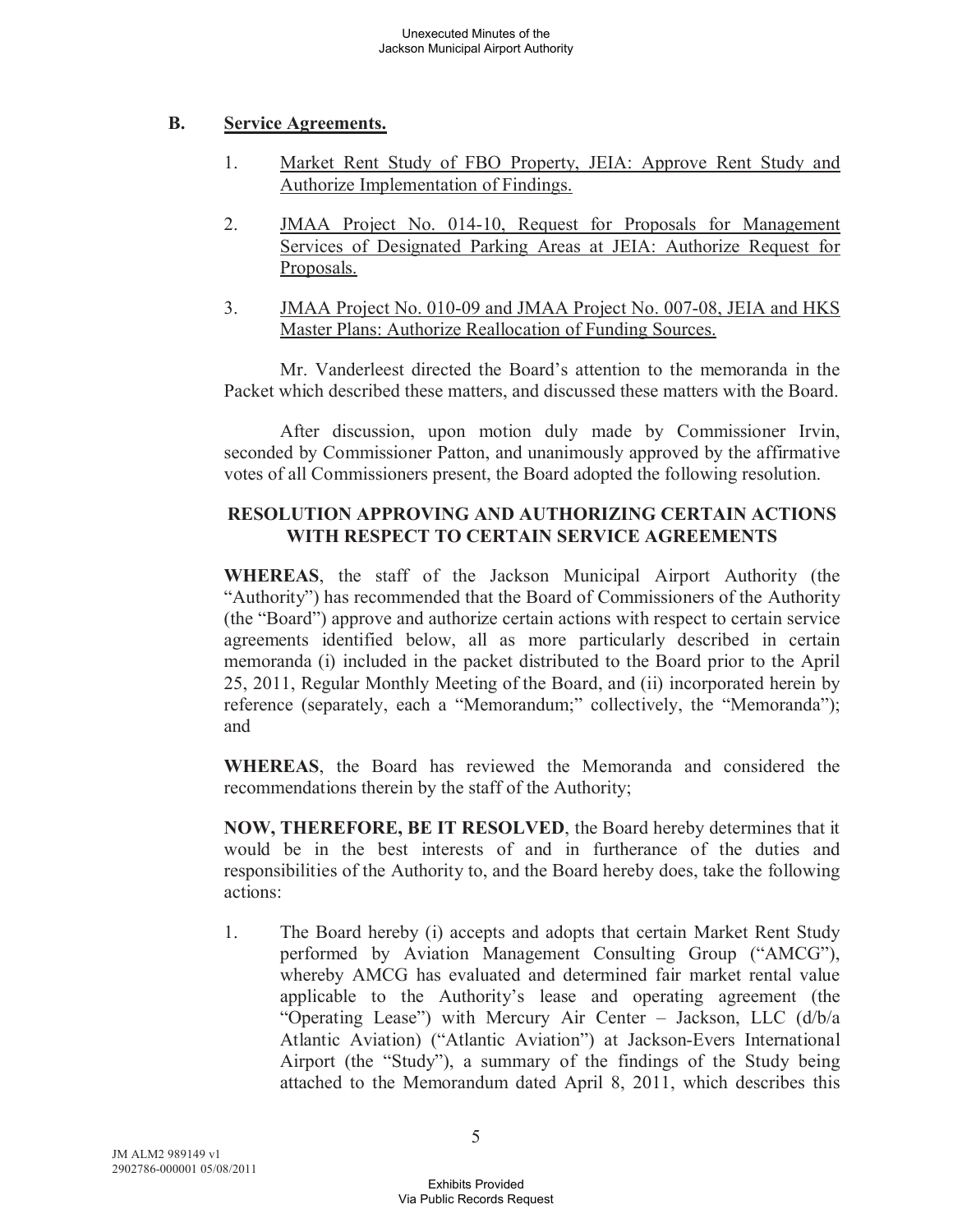matter, and (ii) authorizes and directs the Authority's staff to adjust rental payments by Atlantic Aviation to JMAA pursuant to the Operating Lease to \$4,034.47 per year in accordance with the Study, effective May 1, 2011.

- 2. The Board approves and authorizes publication of a request for proposals for management of designated parking areas at Jackson-Evers International Airport (JMAA Project No. 014-10) (the "RFP"), said RFP to be in such form and to contain such terms and conditions consistent with the Memorandum dated April 11, 2011, which describes this matter, as may be deemed appropriate by the Chief Executive Officer of the Authority, as evidenced by his execution thereof.
- 3. The Board approves and authorizes the reallocation of funds to pay for the Master Plans for both Hawkins Field and Jackson-Evers International Airport (JMAA Project Nos. 007-08 and 010-09) (the "Master Plans"), whereby an additional \$400,000 will be expended from Passenger Facility Charge ("PFC") funds for the Master Plans in accordance with a recent Federal Aviation Administration ruling allowing an increase in PFC funding for the Master Plans, as more specifically set forth in that certain Memorandum dated April 13, 2011, which describes this matter.

# **C. Construction Projects.**

- 1. JMAA Project No. 019-10, General Aviation (FBO) Apron Improvements, JEIA: Accept Bid.
- 2. JMAA Project No. 013-10, Structural Enhancement of Old Air Cargo Facility, JEIA: Rejection of Bids; Authorize Service Agreement Modification; and Authorize Readvertisement for Bids.
- 3. JMAA Project No. 008-11, Public Walking Path, JEIA: Approve Budget Amendment and Authorize Issuance of Request for Qualifications.
- 4. Emergency Repair: Main Terminal Elevator.
- 5. Emergency Repair: West Runway Lighting.

Mr. Vanderleest directed the Board's attention to the memoranda in the Packet which described these matters, and discussed these matters with the Board.

After discussion, upon motion duly made by Commissioner Stewart, seconded by Commissioner Irvin, and unanimously approved by the affirmative votes of all Commissioners present, the Board adopted the following resolution.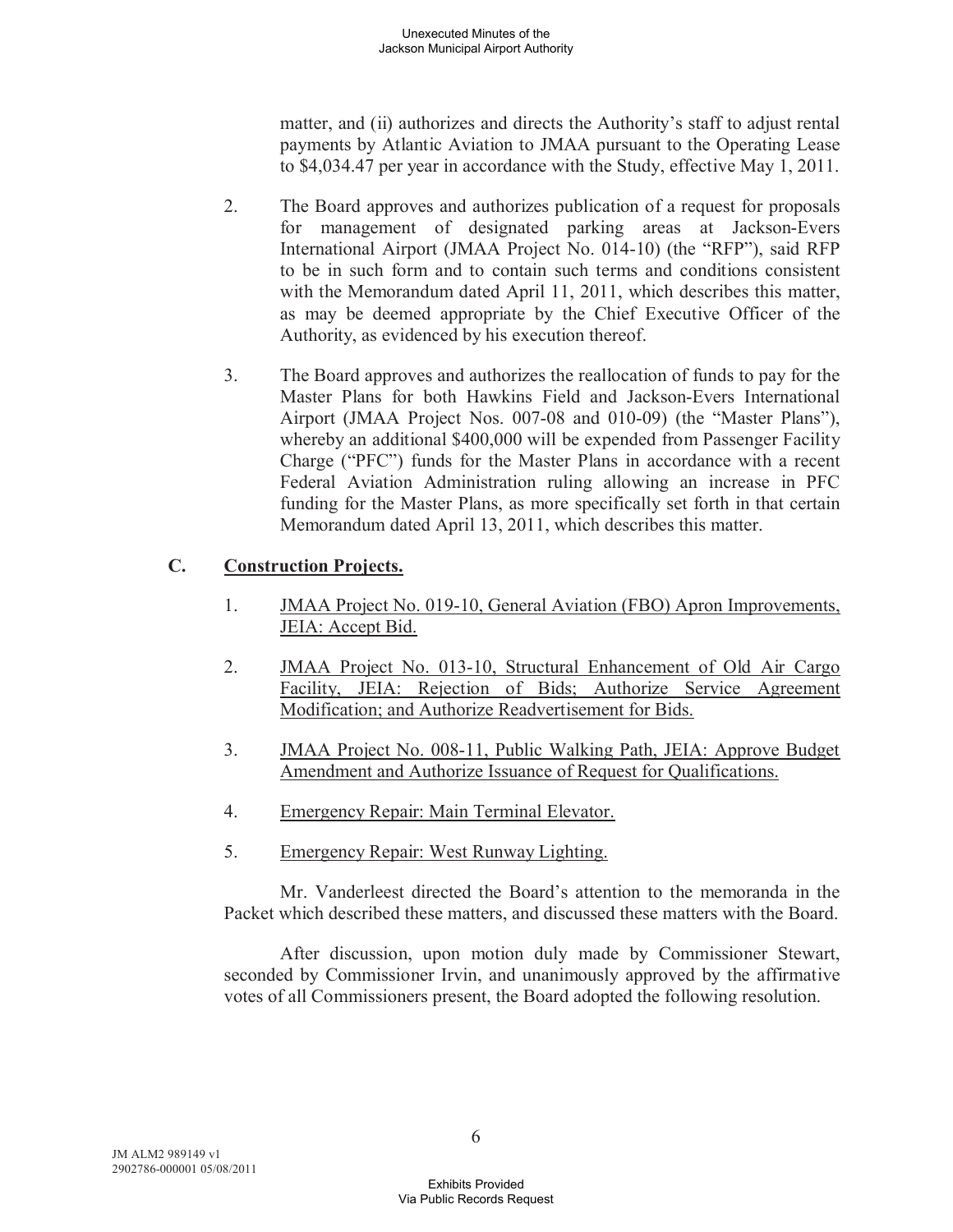## **RESOLUTION APPROVING AND AUTHORIZING CERTAIN ACTIONS WITH RESPECT TO CERTAIN CONSTRUCTION PROJECTS**

**WHEREAS**, the staff of the Jackson Municipal Airport Authority (the "Authority") has recommended that the Board of Commissioners (the "Board") of the Authority approve and authorize certain actions with respect to certain construction projects identified below, all as more particularly described in certain memoranda (i) included in the packet distributed to the Board prior to the April 25, 2011, Regular Monthly Meeting of the Board, and (ii) incorporated herein by reference (separately, each a "Memorandum;" collectively, the "Memoranda"); and

**WHEREAS**, the Board has reviewed the Memoranda and considered the recommendations therein by the staff of the Authority;

**NOW, THEREFORE, BE IT RESOLVED**, the Board hereby determines that it would be in the best interests of and in furtherance of the duties and responsibilities of the Authority to, and the Board hereby does, take the following actions:

- 1. The Board hereby accepts the bid by Hemphill Construction Company ("Hemphill") in the amount of \$208,000 for JMAA Project No. 019-10, General Aviation (FBO) Apron Improvements at Jackson-Evers International Airport (the "Services"), as the lowest and best bid for the Services, and approves and authorizes execution and accomplishment of a contract with Hemphill to accomplish the Services (the "Hemphill Agreement"), said Hemphill Agreement to be in such form and to contain such terms and conditions consistent with the Memorandum dated April 12, 2011, which describes this matter, as may be deemed appropriate by the Chief Executive Officer of the Authority, as evidenced by his execution thereof.
- 2. The Board hereby (i) rejects all bids received by the Authority in connection with the Structural Enhancement of the Old Air Cargo Facility at Jackson-Evers International Airport (Project No. 013-10) (the "Air Cargo Facility Project"); (ii) approves and authorizes negotiation and execution of an amendment to the existing professional services agreement with JBHM Architects to provide additional administrative services in connection with the redesign and re-bid of the Air Cargo Facility Project (the "JBHM Agreement"), said JBHM Agreement to be in such form and to contain such terms and conditions consistent with the Memorandum dated April 12, 2011, which describes this matter, as may be deemed appropriate by the Chief Executive Officer of the Authority (the "CEO"), as evidenced by his execution thereof; (iii) approves and accepts such design changes in the Air Cargo Facility Project as deemed appropriate by JBHM Architects and the CEO to reduce the cost of the Air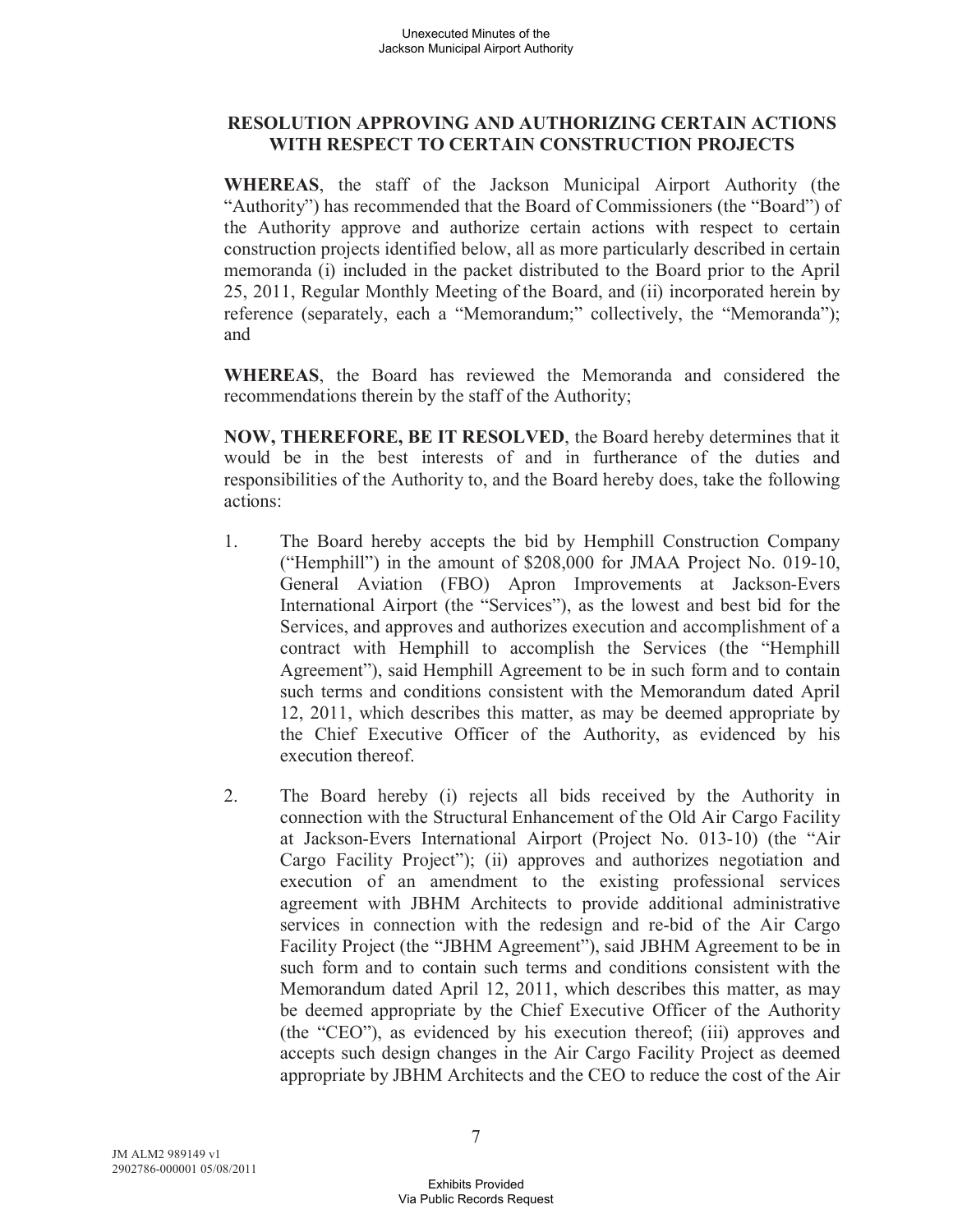Cargo Facility Project; (iv) approves and authorizes the re-advertisement for bids for the Air Cargo Facility Project after said design changes; and (v) approves and authorizes an appropriate amendment to the proposed budget for the Air Cargo Facility Project; all as more particularly described in the Memorandum dated April 12, 2011, which describes this matter.

- 3. The Board approves and authorizes (i) publication of a request for qualifications to provide architectural and engineering services for design and construction oversight for construction of a public walking path at Jackson-Evers International Airport (Project No. 008-11) (the "Walking Path Project") and (ii) acceptance of a revised project budget for the Walking Path Project, all as more particularly described in the Memorandum dated April 14, 2011, which describes this matter.
- 4. The Board accepts the Memorandum dated April 18, 2011 (the "Certificate"), certifying the circumstances and justification for certain emergency repairs to the public elevator in the Main Terminal Building at Jackson-Evers International Airport, and approves the repairs described in said Certificate, all as more particularly described in the Certificate.
- 5. The Board accepts the Memorandum dated April 18, 2011 (the "Certificate"), certifying the circumstances and justification for certain emergency repairs to the electrical wiring for the Runway Centerline Lights for Runway 16R/34L at Jackson-Evers International Airport, and approves the repairs described in said Certificate, all as more particularly described in the Certificate.

### **D. Procurements.**

No action or discussion took place at the Meeting regarding procurements.

## **E. Grants.**

No action or discussion took place at the Meeting regarding grants.

## **F. Other Matters.**

1. JMAA Commercial Summary Property Appraisal, JEIA and HKS: Approve Appraisal.

Mr. Vanderleest directed the Board's attention to the memorandum in the Packet which described these matters, and discussed these matters with the Board.

After discussion, upon motion duly made by Commissioner Irvin, seconded by Commissioner Patton, and unanimously approved by the affirmative votes of all Commissioners present, the Board adopted the following resolution.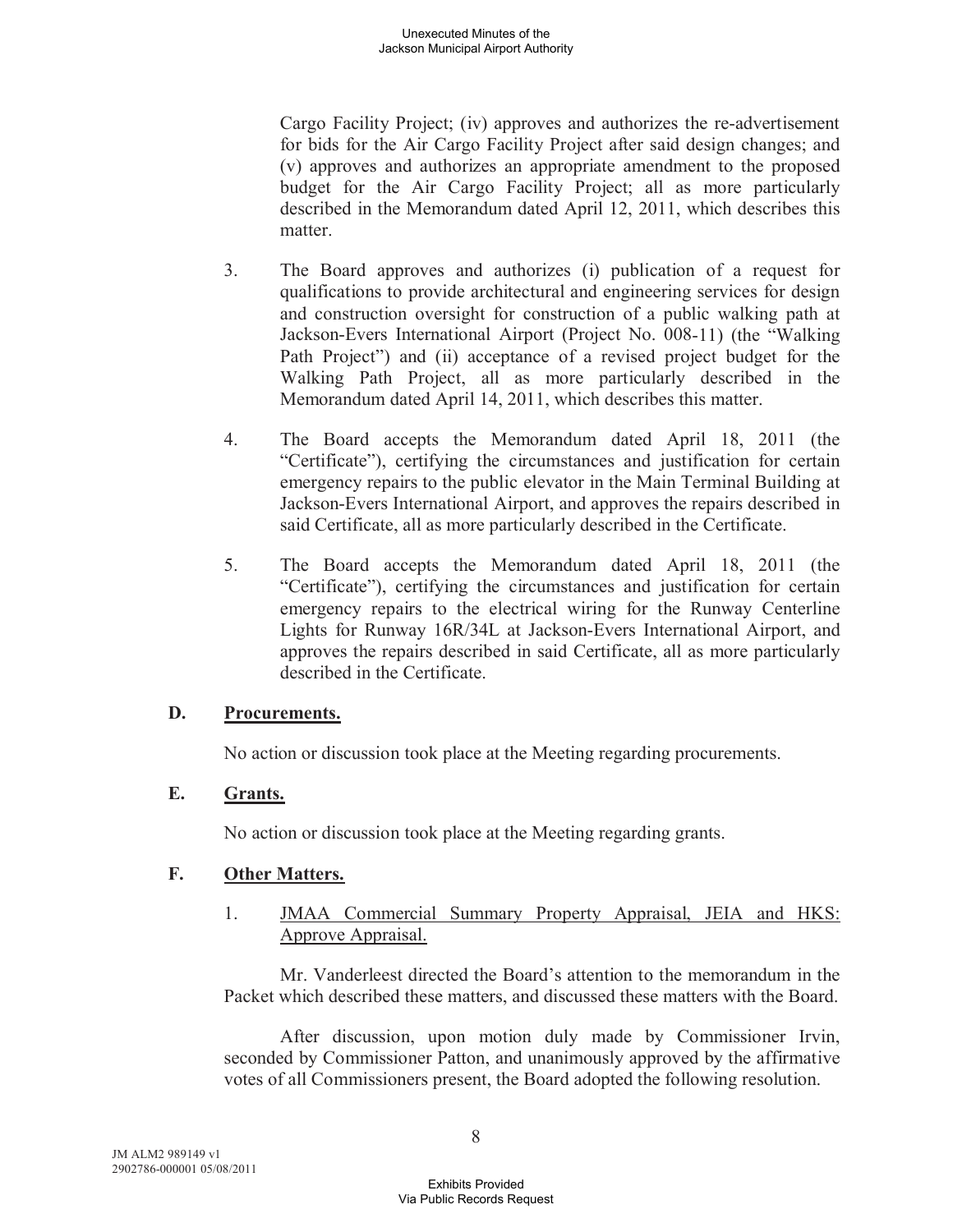## **RESOLUTION APPROVING AND AUTHORIZING SUMMARY APPRAISAL OF COMMERCIAL PROPERTY AT JACKSON-EVERS INTERNATIONAL AIRPORT AND HAWKINS FIELD**

**WHEREAS**, the Jackson Municipal Airport Authority's (the "Authority") insurance consultant, SouthGroup Insurance Services ("SouthGroup"), has recommended that the Authority perform a summary appraisal of commercial property owned by the Authority every five years to reflect current property values so that those values may be applied to the coverage limits of various Authority insurance policies (the "Appraisal Services"); and

**WHEREAS**, the Authority's commercial property insurance carrier, Affiliated FM, has provided to the Authority two quotes from companies Affiliated FM approves and recognizes as experts on airport properties and equipment, with the low quote in the amount of \$13,230 being provided by American Appraisal Associates ("AAA"), the firm that performed a summary appraisal for the Authority in 2006; and

**WHEREAS**, the staff of the Authority has recommended that the Board of Commissioners (the "Board") of the Authority approve and authorize negotiation and execution of an agreement with AAA to perform the Appraisal Services, all as more particularly described in that certain memorandum dated April 15, 2011, which was (i) included in the packet distributed to the Board prior to the April 25, 2011, Regular Monthly Meeting of the Board and (ii) incorporated herein by reference (the "Memorandum"); and

**WHEREAS**, the Board has reviewed the Memorandum and considered said recommendation by the staff of the Authority;

**NOW, THEREFORE, BE IT RESOLVED**, the Board hereby determines that it would be in the best interests of and in furtherance of the duties and responsibilities of the Authority to, and the Board hereby does, approve and authorize negotiation and execution of an agreement with AAA to perform the Appraisal Services (the "AAA Agreement"), said AAA Agreement to be in such form and to contain such terms and conditions consistent with the foregoing and the Memorandum, as may be deemed appropriate by the Chief Executive Officer of the Authority, as evidenced by his execution thereof.

### **VI. DISCUSSION: STRATEGIC INITIATIVES.**

No discussion or action was taken at the Meeting regarding strategic initiatives.